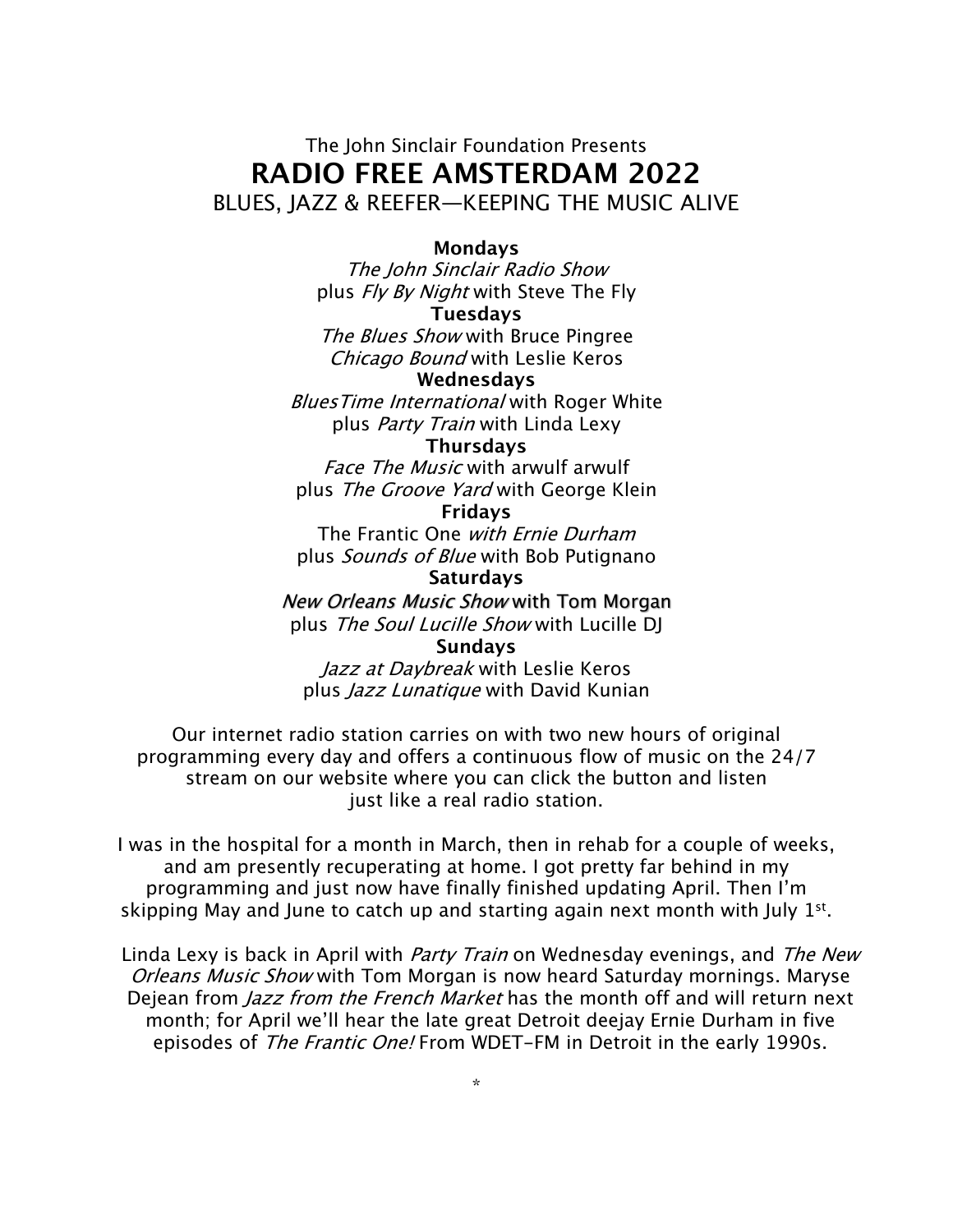# **APRIL 2022 PROGRAM GUIDE**

#### Friday, April 1 **GREAT GOOGA MOOGA** THE FRANTIC ONE! 01

The late great Ernie Durham is here with the first of five special programs taken from the Vintage Radio Vaults, recorded in the 1990s for WBBC-AM in Flint and WDET-FM in Detroit. When I was growing up outside of Flint, Michigan in the 1950s the Ernie Durham show was at the center of my musical life; I listened every night for several years and gained my appreciation and knowledge of rhythm & blues from the Frantic One. Our first rogram in this series has music by Jackie Wilson, The Quintones, The Miracles, Kenny Martin, Al Smith, The Imperials, The Spaniels, Dale Hawkins, Red Prysock, Jimmy Reed, Chuck Berry, Bill Doggett, Texas Red, Peggy Lee, Thurston Harris, Ivory Joe Hunter, Count Basie & Joe Williams, and Cozy Cole.

> **CRUISE CONTROL** SOUNDS OF BLUE 338

Bob Putignano is playing the *Sounds of Blue* this week with a music by Jack Klutzman, Shelly Manne & His Men, Larry Coryell, and an excerpt from The Odd Couple.

> Saturday, April 2 **NO CITY LIKE NEW ORLEANS** NEW ORLEANS MUSIC SHOW 01

The *New Orleans Music Show with John Sinclair* first beamed out of the 420 Café in Amsterdam on Wednesday afternoons at 4:20 starting January 2, 2008. For this edition the narrative segments have been excised resulting in an actual solid hour of New Orleans musical power by Chief Smiley Ricks, the Wild Magnolias, the New Orleans Jazz Vipers, Irma Thomas, Kermit Ruffins & the Barbeque Swingers, James Andrews, Earl King, Kirk Joseph's Backyard Groove, Glen David Andrews & His Lazy Six, Guitar Slim, Jr, r. John & the Lower 911, Eddie Bo, and the Golden Eagles with the Forgotten Souls Brass Band.

#### **HOLDING ON** THE SOUL LUCILLE SHOW 341

Lucille DJ is on the air from the heart of Italy with a killer hour of soul & super heavy funk and a guest spot by John Sinclair with tunes by with tunes by Eddie Floyd, Eddie Kirk, Eve Barnum, Eddie Simpson, Bettye Swann, The O'Jays, Ann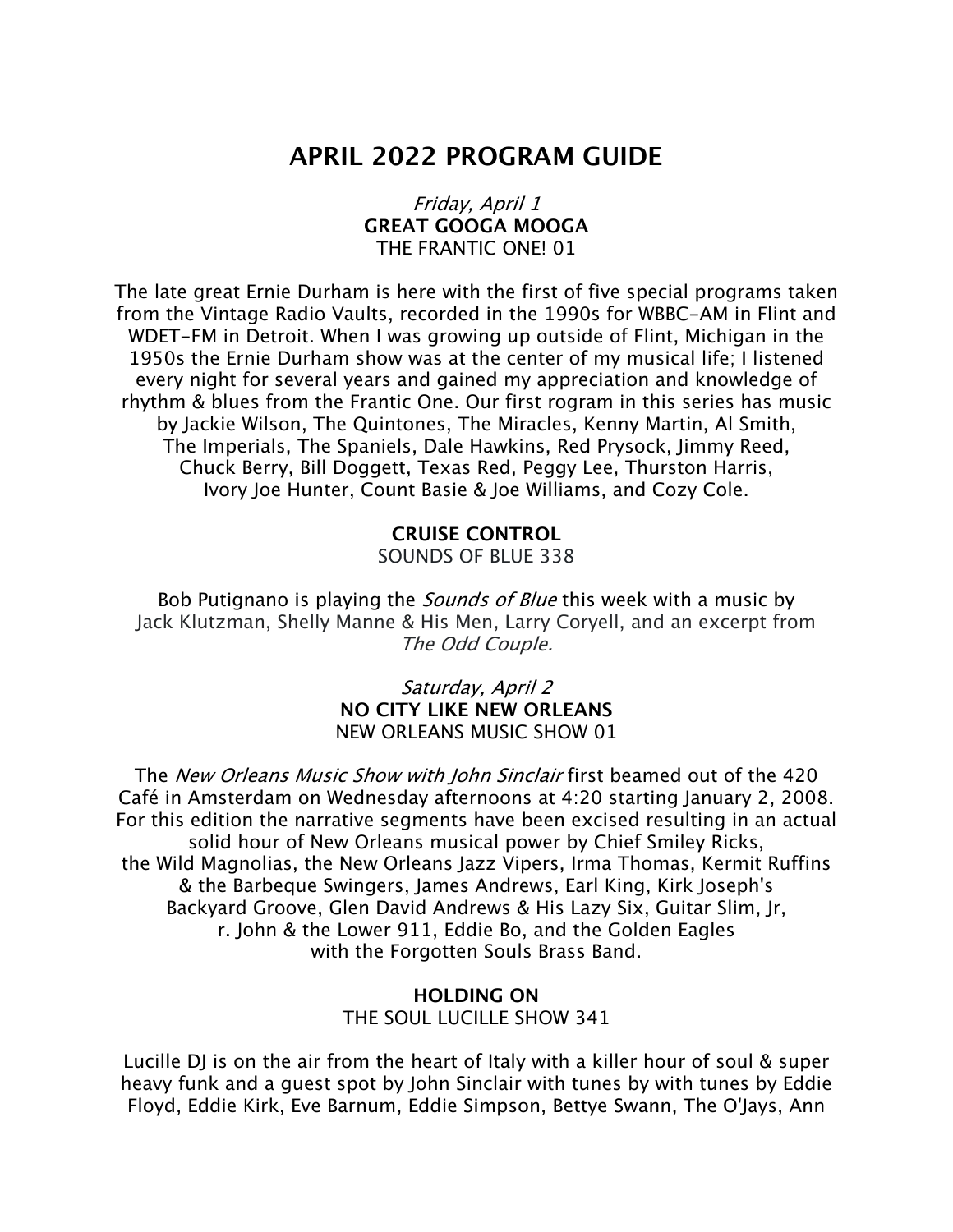Alford, The Staple Singers, Tonistics, Joe L., One-String Sam, Wendell Harrison, Ice, The Four Tops, M.I.S.T., The Nu People, S.O.U.L., and Johnny Hammond.

### Sunday, *April* 3 **HI-FLY** JAZZ AT DAYBREAK 169

Leslie Keros is playing music in Episode 169 by Cannonball Adderley, Andre Previn, Russ Freeman, Louis Hayes, the Night Is Alive All-Stars, Jackie Ryan, Joe Pass, Thelonious Monk, and Jessica Williams.

#### **2ND & DRYADES**

#### JAZZ LUNATIQUE 374

David Kunian is playing sides in Episode 374 by Egg Yolk Jubilee, the Monogram Hunters, the Golden Eagles,Big Chief Peppy & Trombone Shorty, The Wild Tchoupitoulas, Ernie K-Doe, Danny Barker & the Creole Cats, the 79ers Gang, the Wild Magnolias, and Galactic with Big Chief Monk Boudreaux.

### Monday, *April* 4 **BLOODSTAINS & TEARDROPS JOHN** SINCLAIR RADIO SHOW 956

Episode 956 is coming from Radio Free Amsterdam headquarters in Detroit's Cass Corridor with music from the brand-new album by Big Chief Monk Boudreaux of the Golden Eagles called *Bloodstains & Teardrops*, produced by Tab Benoit in Louisiana and Jamaica with an all-star cast.

## **LADY BIRD**

FLY BY NIGHT 460

Steve The Fly is making jazz sing in Episode 460 with selections by Mary Lou Williams, Eddie Jefferson, Joe Carroll, and Annie Ross.

> Tuesday, April 5 **BORN IN CHICAGO** THE BLUES SHOW 532

Bruce Pingree is playing plenty blues with a program of music this week in commemoration of guitarist Michael Bloomfield's 70th birthday, with a parting salute to the great Junior Kimbrough on his 84th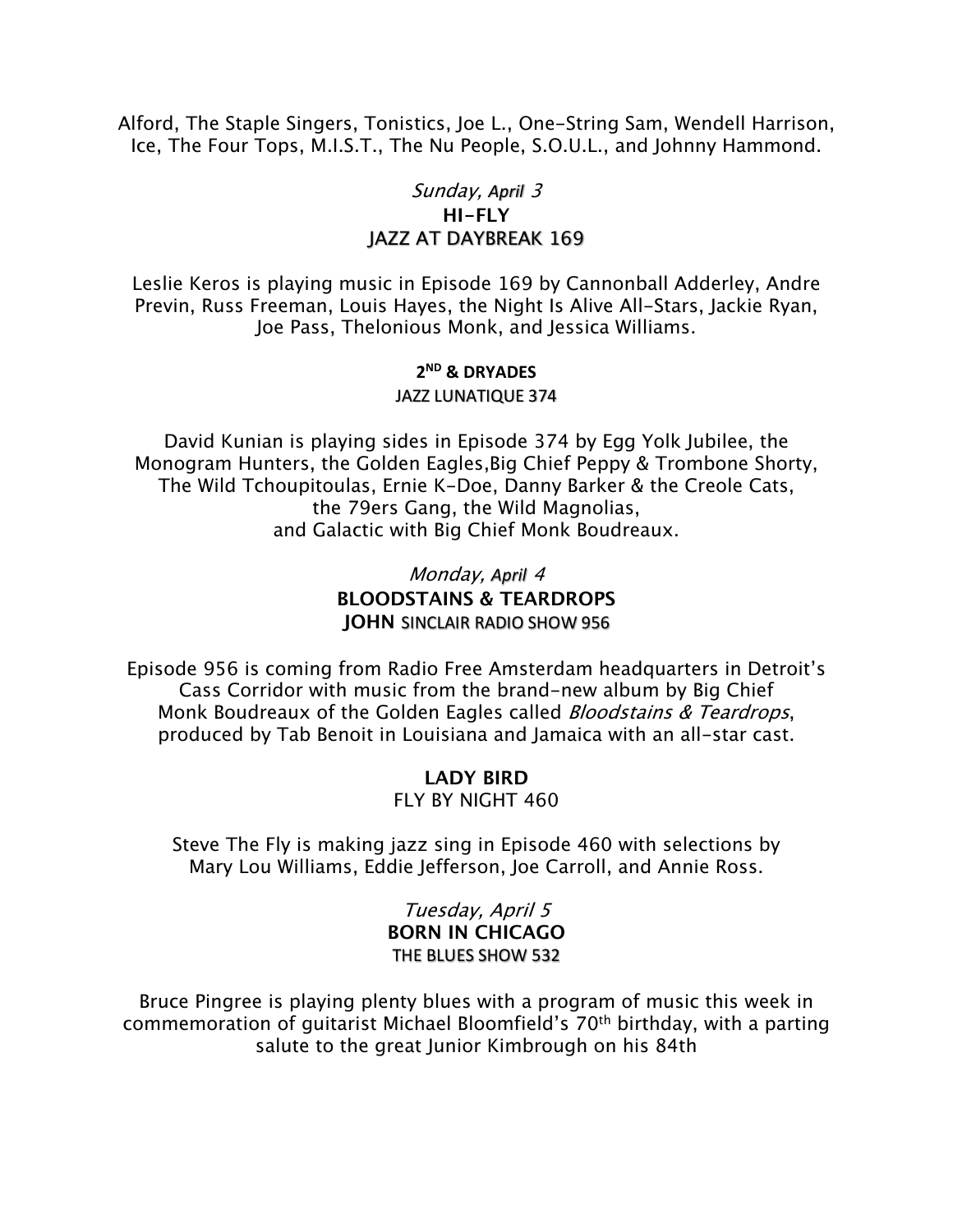### **HAWK SQUAT** CHICAGO BOUND 31

Leslie Keros is playing music from Chicago in 2014 with tunes by Robert Lockwood Jr., Otis Rush, Nick Moss & the Flip Tops, Washboard Sam, Earl Hooker, Matthew Schollar, Fenton Robinson, Sunnyland Slim, Melvin Taylor, J.B. Hutto, Steve Freund, Ronnie Baker Brooks, Jimmy Reed, and Larry Bell.

### Wednesday, April 6 **DO YOU WANNA WORK NOW** BLUESTIME INTERNATIONAL 137

Blues Time 137 with Roger White from CJAM-FM in Windsor has music by Magic Dick & J. Geils, Frank Bey, Tony Campanella, Link Wray, Willie D. Warren, the Butler Twins, Lazy Lester, Harmonica Shah & Hpward Glazer, Joe Weaver, the Motor City Rhythm & Blues Pioneers, Alberta Adams, Johnnie Bassett, Nathanial Mayer, Melvin Davis, and Chris Canas.

## **PICK IT UP**

#### PARTY TRAIN 06

Linda Lexy is spinning all night with selections by Tino Gross, Little Esther Phillips, Wilson Pickett, Sir Mack Rice, Lynn Collins, The Chefs, Bobby Byrd, Howling Diablos, emptations, Sharon Jones & he Daptones, Keisha Brown, Chuck Willis. Leon Bridges, Thornetta Davis, Herbie Mann & Cissy Houston, Johnny Nash, The Delphonics, and Stagger Lee.

### Thursday, April 7 **SETTIN' THE PACE** FACE THE MUSIC 167

arwulf arwulf is holding forth at WCBN-FM, Ann Arbor with his weekly dose of great music featuring Sonny Greer, Duke Ellington's Orchestra, Zutty Singleton, Louis Armstrong's Hot Five, Sidney Bechet, James P. Johnson, Pops Foster, Baby Dodds, Bernard Addison & his Rhythm, a classic airshot with Louis Armstrong, Fats Waller, Jack Teagarden, Bud Freeman & George Wettling, Ray Bauduc, Jack Teagarden's Sextet, Davey Tough, Jack Teagarden's Big Eight, Kansas Fields, Memphis Slim, Ben Webster, the Sid Catlett Quartet, Lester Young, Nat King Cole, Buddy Rich, Kenny Clarke & his 52nd Street Boys, Illinois Jacquet's All Stars, Art Blakey, the Dexter Gordon Sextet, Elvin Jones-Wilbur Little-Tommy Flanagan, and Max Roach-Curly Russell-Bud Powell.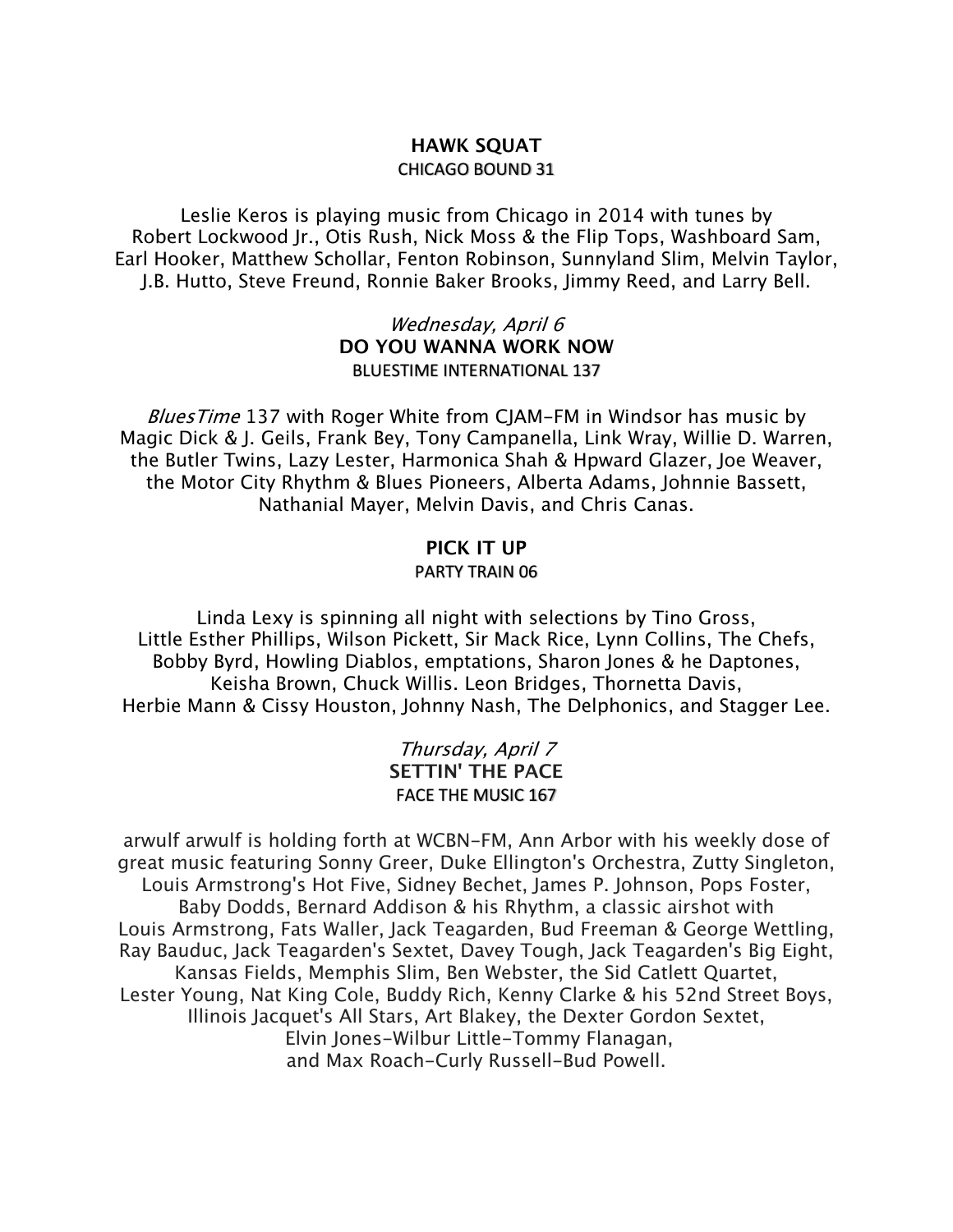#### **THE GIRL FROM IPANEMA** THE GROOVE YARD 168

George Klein presents the 6th and final hour of a feature on tenor saxophonist Stan Getz who died in June 1991. This hour focuses on some very popular bossa nova recordings with Brazilians Laurindo Almeida, Antonio Carlos Jobim, Joao Gilberto & his wife Astrud, who served as interpreter for the recording session and was called on to sing "The Girl from Ipanema," which became a very big hit. After another recording with Astrud, the emphasis shifts to some straight ahead recordings from the late 1960s, where the Getz feature ends

### Friday, April 8 **SUPER FINE** THE FRANTIC ONE! 02

The late great Ernie Durham is here with the first of five special programs taken from the Vintage Radio Vaults, recorded in the 1990s for WDET-FM in Detroit. When I was growing up outside of Flint, Michigan in the 1950s the Ernie Durham show on WBBC-AM radio was at the center of my musical consciousness; I listened every night for several years and gained my appreciation and knowledge of rhythm & blues from the Frantic One. Our second program in this series has recordings by Bob Hawkins, B.B. King, Ray Charles, Jackie Wilson, Jimmy Scott, Parliament/Funkadelic, Joe Williams, Gladys Knight & the Pips, The Dynamics, and Cal Tjader.

### **ONE BELIEVER**

#### SOUNDS OF BLUE 339

Bob Putignano is playing the *Sounds of Blue* this week with numbers by Jack Klugman, Russell Malone, Shelly Manne & His Men, Larry Coryell, and other cuts and artists unidentified.

### Saturday, April 9 **I'LL FLY AWAY** NEW ORLEANS MUSIC SHOW 02

From our Vintage Radio Vaulrs, another edition of the New Orleans Music Show with the late Tom Morgan from WWOZ-FM in New Orleans with muisc by Matt Perrine, Hart McNee, Tricia Boutte, Terence Blanchard, Tom McDermott, Leah Chase, and an unidentified artist to close the show.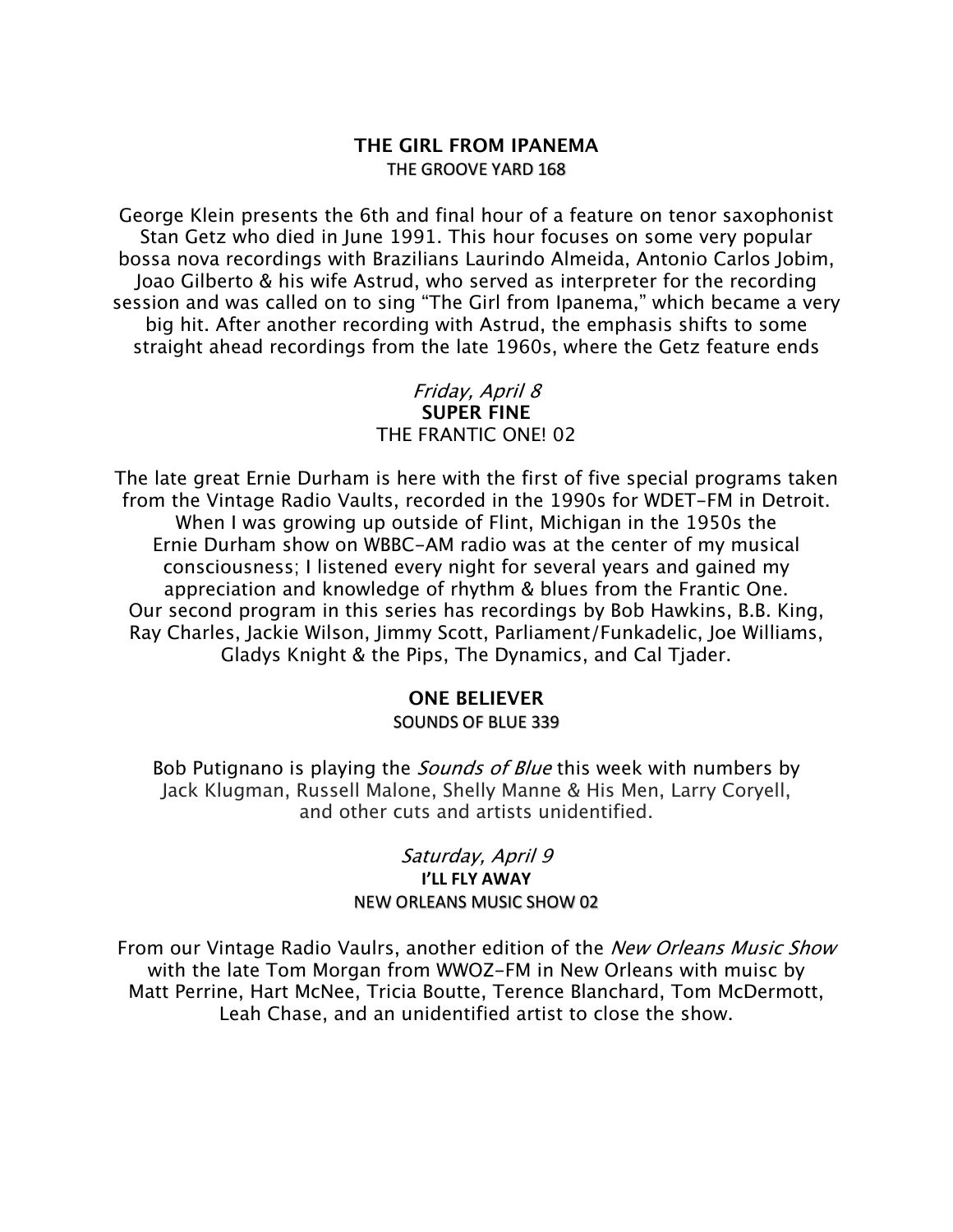### **HOLDING ON** THE SOUL LUCILLE SHOW 342

Lucille DJ is on the air from the heart of Italy with a killer hour of soul & super heavy funk and a guest spot by John Sinclair with tunes by with tunes by Eddie Floyd, Eddie Kirk, Eve Barnum, Eddie Simpson, Bettye Swann, The O'Jays, Ann Alford, The Staple Singers, Tonistics, Joe L., One-String Sam, Wendell Harrison, Ice, The Four Tops, M.I.S.T., The Nu People, S.O.U.L., and Johnny Hammond.

### Sunday, April 10 **I LOST THE BLUES** JAZZ AT DAYBREAK 170

Leslie Keros is playing music in Episode 170 by the Red Garland Quintet with John Coltrane, Art Taylor, Harold Mabern, Gregory Porter, Bucky Pizzarelli & John Pizzarelli, Buddy DeFranco, Oscar Wilson, Sam Burckhardt, Eric Kloss, and the Joe Henderson Big Band.

### **HERE COME THE INDIANS NOW** JAZZ LUNATIQUE 375

David Kunian is playing sides in Episode 374 by Egg Yolk Jubilee**, the** Golden Comanches, Ernie K-Doe, Flaming Arrows, Mardi Gras Indians, Fi Yi Yi, Donald Harrison Jr & Guardians of the Flame, Treme Brass Band with Big Chief David Montana, Big Chief Roddy Lewis & the indians of the Nation, Big Chief Monk Boudreaux & Anders Osborne, and the Wild Tchoupitoulas.

> Monday, April 11 **COUNTRY COMFORTS** JOHN SINCLAIR RADIO SHOW 957

Episode 957 is coming from Radio Free Amsterdam headquarters in Detroit's Cass Corridor with music from the brand-new Sampler 31 from *Big City Rhythm* & *Blues* magazine with cuts by Handsome Bob, Sugar & Junior, Bob Stroger, Big Lou, The Jimmy's, Donna Herula,Anthony Wild, Liz Mandeville, Scott Ellison, Mandalin, Big James Montgomery, Patty Tuite, Mike Skill, Patrick Smilie, coustic Madness, Nick T & The Snake Charmers, Rare Union, Mean Old Firemen & The Cruel Engineers, and Dave Field.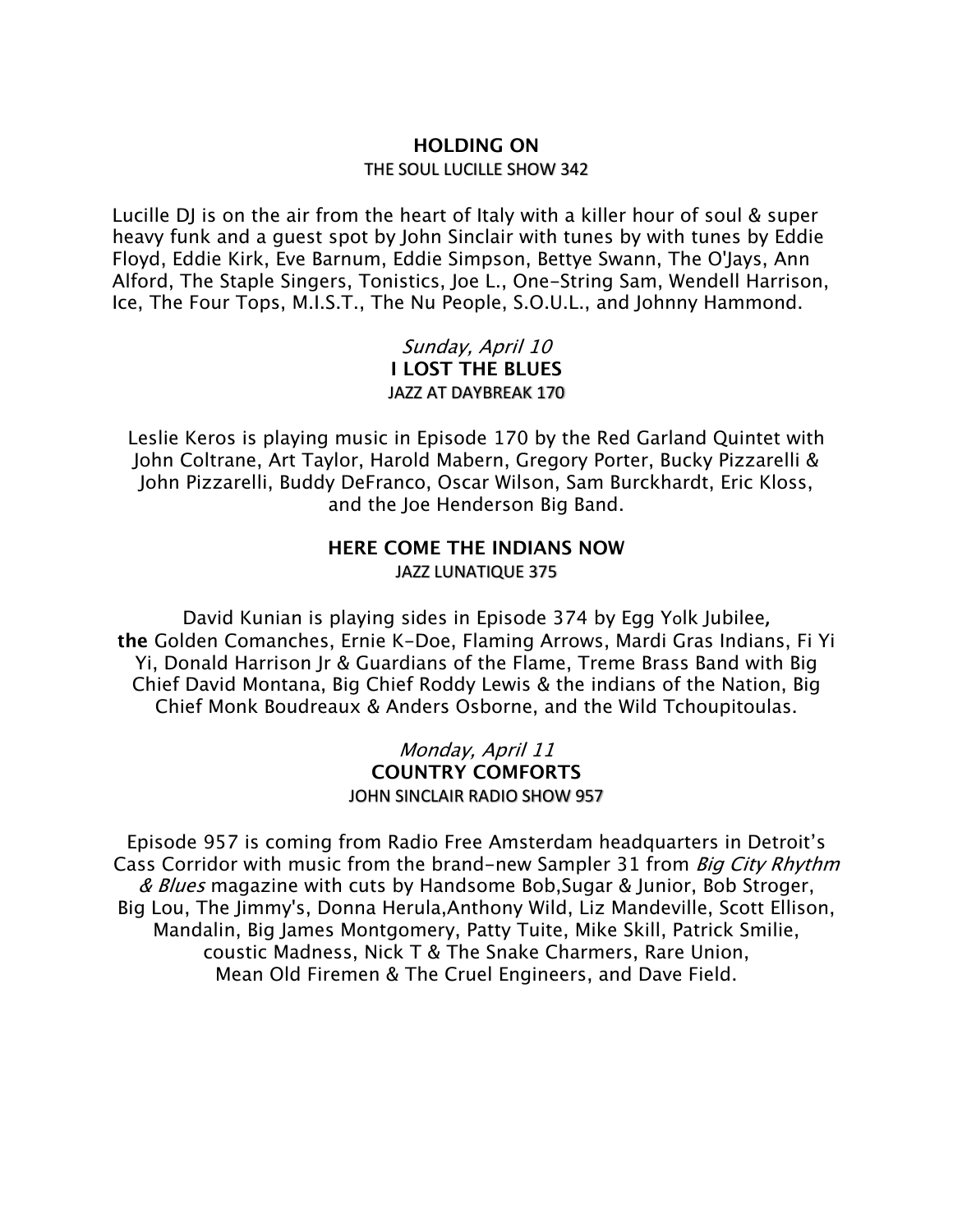#### **THIS IS HOW I FEEL** FLY BY NIGHT 461

Steve The Fly mounts an extended salute to Thelonious Monk the composer in Episode 461 with versions by Dr John, Bobby McFerrin, Was (Not Was), Steve Slagle-Dr John-Ed Blackwell, Bill Evans-Steve Lacy, Johnny Griffin & Carla Bley, Elvin Jones-Steve Lacy, Charlie Rouse-Steve Lacy, Randy Weston, Mark Bingham, Sharon Freeman, Joe Jackson, and Steve Lacy himself, with a closing number by Annie Ross.

### Tuesday, April 12 **MEET ME IN THE CITY** THE BLUES SHOW 533

Bruce Pingree is playing plenty blues this week commemorating te birthdays of the late bluesmen Junior Kimbrough and J.J. Cale.

### **THE CREEPER**

CHICAGO BOUND 32

Leslie Keros is playing music from Chicago in 2014 with tunes by Robert Lockwood Jr., Buddy Guy, Robert Nighthawk, Hubert Sumlin, Bob Stroger, Steve Freund & gloria Hardiman, Jimmy Johnson, Jimmy Dawkins, James Cotton, Eddy Clearwater, Johnny Littlejohn, Art Hodes, Jimmy Rogers, Johnny Johnson with Barbara Carr, and Johnny B. Moore.

#### Wednesday, April 13 **HELLO STRANGER** BLUESTIME INTERNATIONAL 138

Blues Time 138 with Roger White from CJAM-FM in Windsor has music by Magic Dick & J. Geils, John Lee Hooker, Calvin Frazier, Baby Boy Warren, Detroit Count, Hank Ballard & the Midnighters, Eddie Kirkland & the Falcons, Noland Strong & the Diables, Nathanial Mayer, The Velvelettes, Mary Wells, Earl Van Dyke & the Soul Brothers, Willie D. Warren, Lazy Lester, and Jackie Wilson.

#### **LUCKY LIPS** PARTY TRAIN 07

LInda Lexy is spinning all night with selections by TIno G., Don Covay, Howlin' Wolf, Freda Harris & the Birmingham Rhythm Section, Ruth Brown, James Brown, Sly & the Family Stone, The Isley Brothers, Funkadelic, Dr. John, Jackie D.,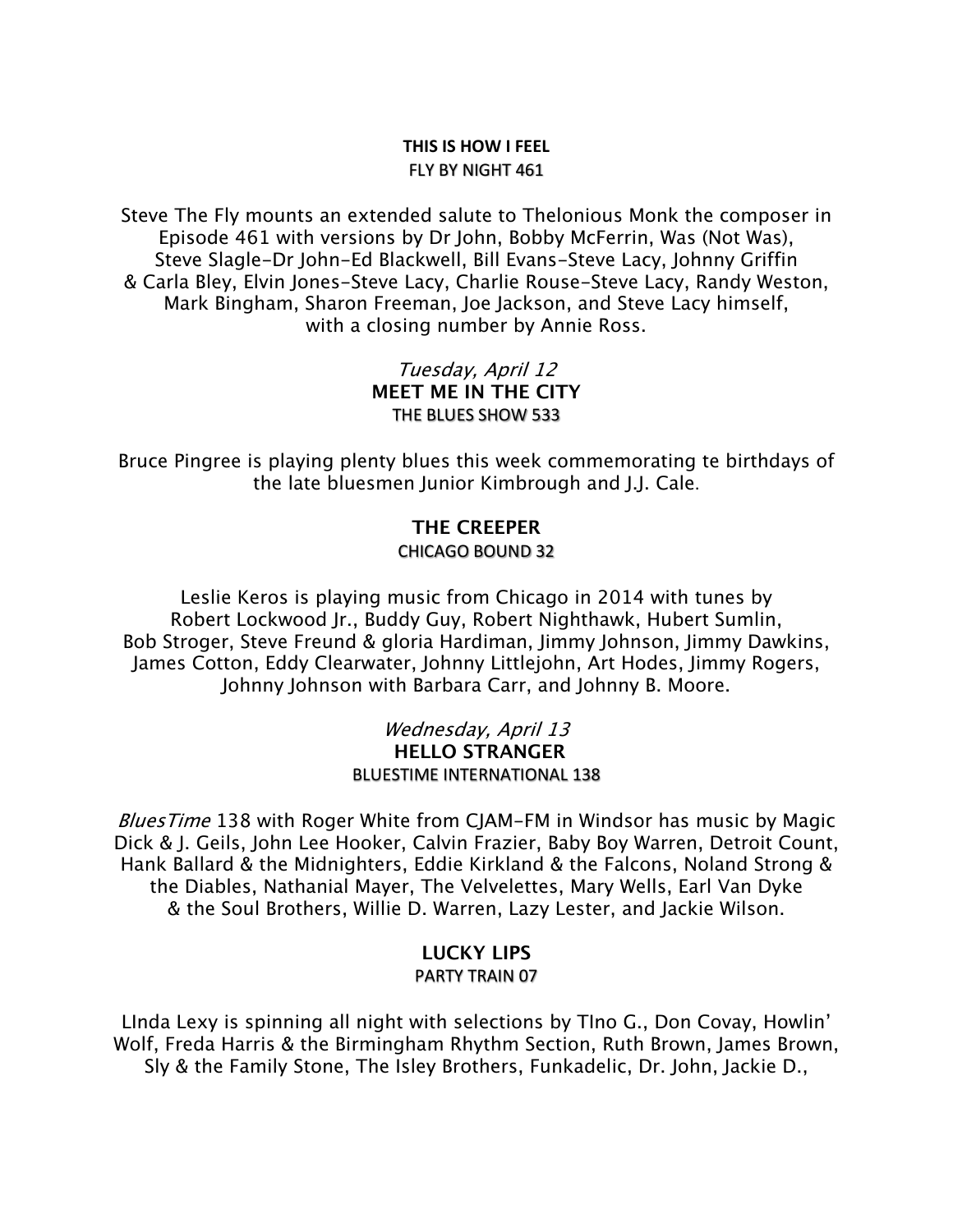Howling Diablos, Millie Jackson, Otis Reddig & Carla Thomas, Billy Gayle & His Orchestra, Bob Marley, LaVerne Baker, and Pat in the Hat.

### Thursday, April 14 **OPELOUSAS SPECIAL** FACE THE MUSIC 168

arwulf arwulf is holding forth at WCBN-FM, Ann Arbor with his weekly dose of great music featuring Jelly Roll Morton, Fate Marable's Society Syncopators, John Hyman's Bayou Stompers, Walter Barnes & his Royal Creolians, Bennie Moten's Kansas City Orchestra, Little Brother Montgomery, Roosevelt Sykes, Sweet Emma Barrett & her Preservation Hall Jazz Band, James Booker, the Segura Brothers, the Holy Modal Rounders, Blues Boy Vincent, and Henry Red Allen's All Stars.

#### **BIG DIPPER** THE GROOVE YARD 169

George Klein presents an hour of 1950s & '60s jazz, including a strong hard bop group led by pianist Harold Mabern that includes Lee Morgan & Hubert Laws, Roland Kirk in Copenhagen, the Thad Jones-Mel Lewis Orchestra, Jimmy Smith with Stanley Turrentine, and Sonny Boy Williamson.

### Friday, April 15 **SOUL-DIES** THE FRANTIC ONE! 03

The late great Ernie Durham is here with the first of five special programs taken from the Vintage Radio Vaults, recorded in the 1990s for WDET-FM in Detroit. When I was growing up outside of Flint, Michigan in the 1950s the Ernie Durham show on WBBC-AM radio was at the center of my musical consciousness; I listened every night for several years and gained my appreciation and knowledge of rhythm & blues from the Frantic One. Our third program in this series has recordings by Cal Tjader, Big Joe Turner, Quincy Jones, Roy Hamilton, Brook Benton, Little Walter, Ray Charles, Jesse Belvin, Aretha Franklin, Parliament-Funkadelic, and Little Stevie Wonder.

### **OUT LIKE A BULLET** SOUNDS OF BLUE 340

Leslie Keros is playing music from Chicago in 2014 with tunes by Bob Corritore, Davina & the Vagabonds, Gary Clark Jr, Eddie Cotton, Henry Butler with the Hot 9, the Planet D Nonet, Robben Ford, Eden Brent, Dave & Phil Alvin, Kenny "Blues Boss" Wayne, Katherine Russell, and Terry Hank.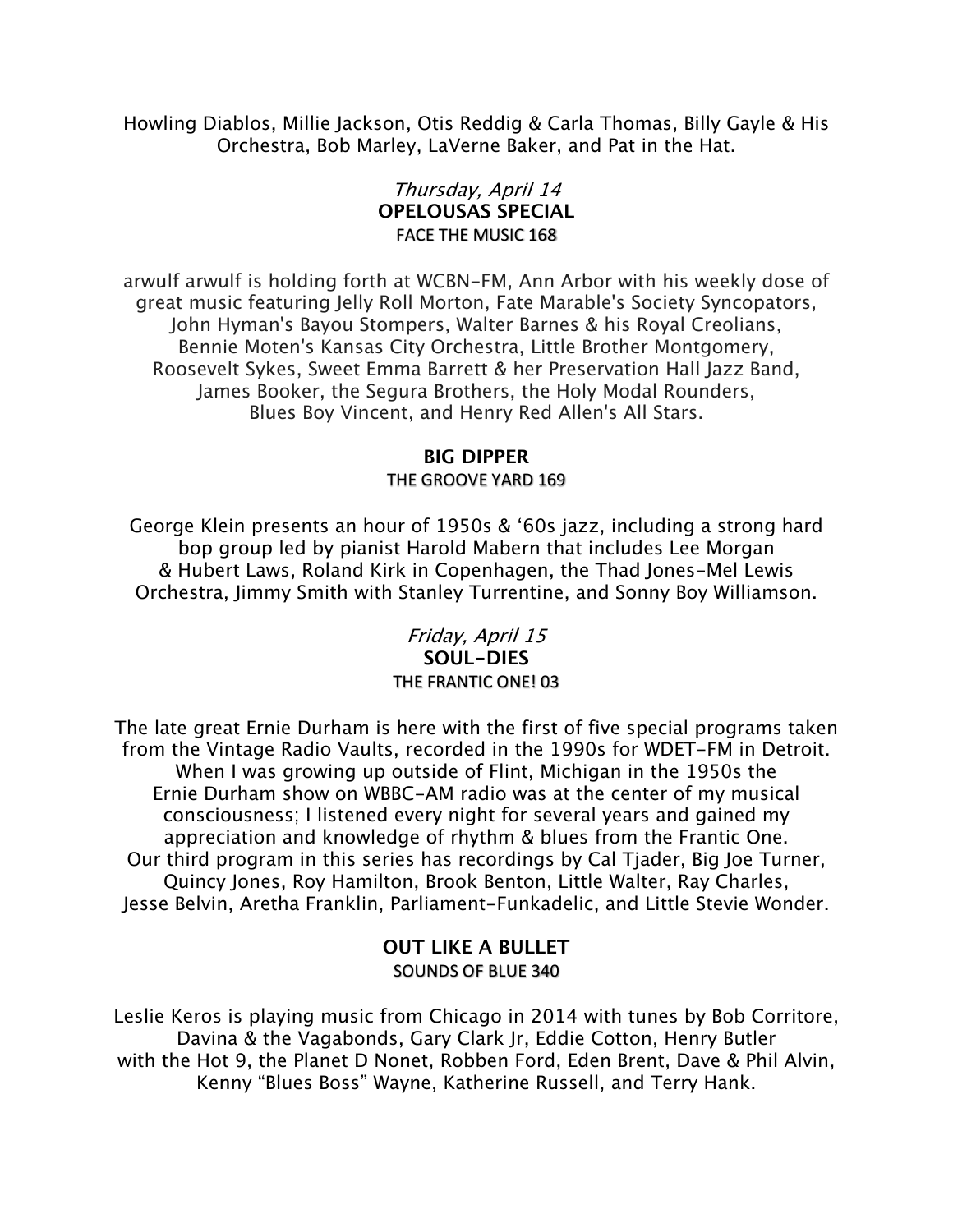#### Saturday, April 16 **NIGHT OWLS** NEW ORLEANS MUSIC SHOW 03

From our Vintage Radio Vaulrs, another edition of the New Orleans Music Show with the late Tom Morgan from WWOZ-FM in New Orleans with music by Ready Teddy, Margie Perez, Schatzy, I'll Tell You What, the Valparaiso Men's Choir, B.B. King with Dumpstafunk, Galactic with Robbie Robertson, Little Queenie & the Perculars, an unidentified artist, Bonerama, ames Booker, and the Rebirth Brass Band.

#### **SOULVILLE** THE SOUL LUCILLE SHOW 343

Lucille DJ is back on the air from the heart of Italy and funking it up with a guest spot by John Sinclair and cuts by Dinah Washington, The Crusaders, Bettye LaVette, Bobby Rush, the Bob Thiele Emergency, Chocolate Milk, Howard Tate, Clarence Wheeler & The Enforcers, The Commodores, David Batiste & The Gladiators, Ike & Tina Turner, The Isley Brothers, The Impressions, Hugh Masekela, Doug Carn, Jimmy Witherspoon, Big John Hamilton, Billy Preston, Ann Peebles, and Horace Silver.

### Sunday, April 17 **SAUCER EYES** JAZZ AT DAYBREAK 171

Leslie Keros is playing music in Episode 171 by Anthony Wonsey, Randy Weston, Randy Weston, Miles Davis, Annie Ross, the Gerry Mulligan Concert Jazz Band, Deanna Witkowski, Dinah Washington, Joe Newman, and Hank Crawford & Jimmy McGriff.

### **GOT TO GET READY** JAZZ LUNATIQUE 376

David Kunian is playing sides in Episode 374 by Egg Yolk Jubilee**, the** Monogram Hunters, the Golden Eagles, Big Chief Peppy & Trombone Shorty, Wild Tchoupitoulas, Ernie K-Doe, Danny Barker & the Creeole Cats, the 79ers Gang, the Wild Magnolias, Galactic with Big Chief Monk Boudreaux, and the Wild Magnolias.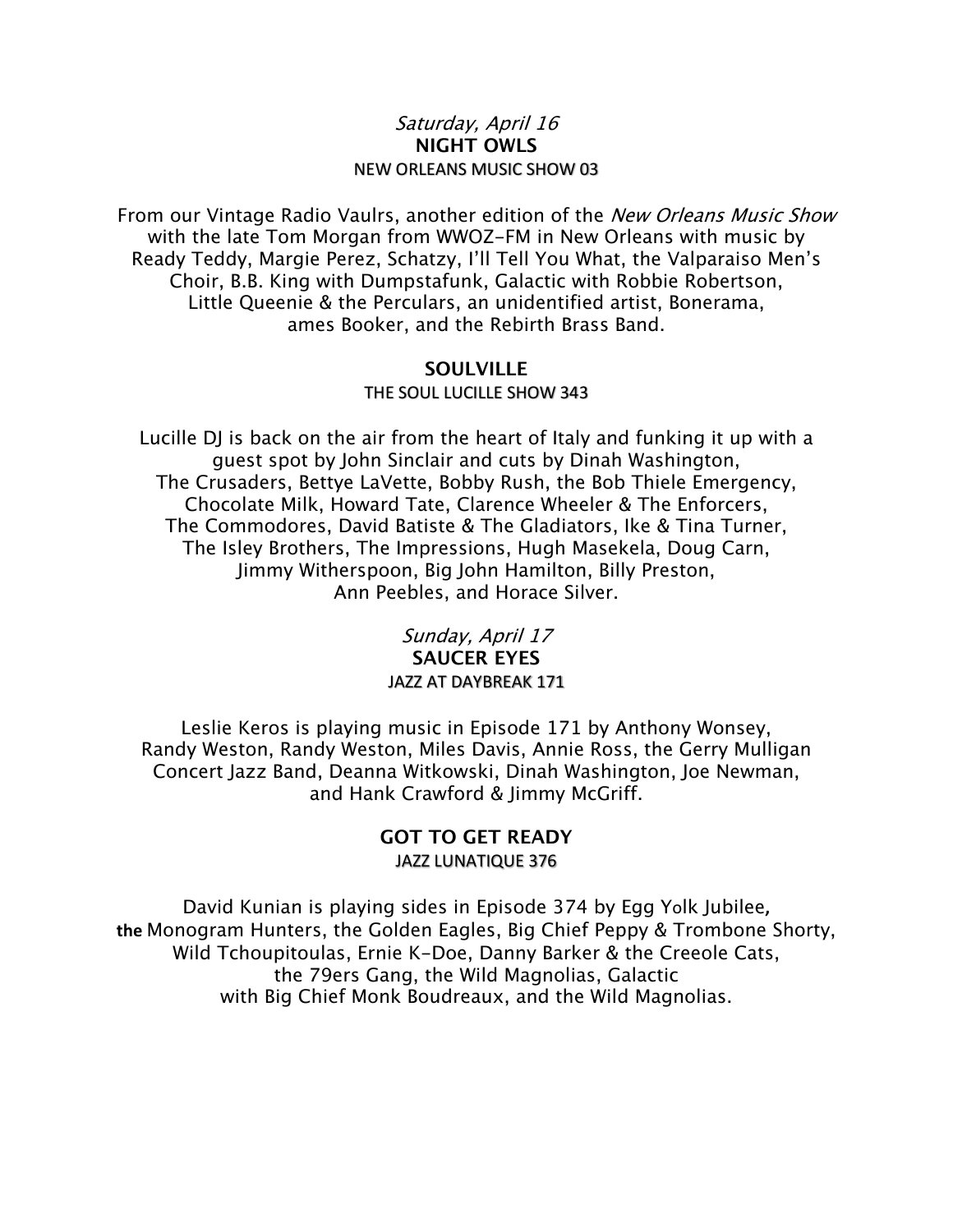### Monay, April 18 **ALRIGHT!** JOHN SINCLAIR RADIO SHOW 958

.

Episode 958 is coming from Radio Free Amsterdam headquarters in Detroit's Cass Corridor with music from the brand-new album by baritone saxophonist/composer Roger Lewis called *Alright!* produced by Don Paul and featuring his original compositions.

### **BANGING ON THE WHITE HOUSE DOOR** FLY BY NIGHT 462

Steve The Fly is making jazz sing in Episode 101 with selections by Jimi Hendrix, Dr. John, John Sinclair & His Vipers, Sun Ra, New Birth Brass Band, Ray Charles, Jihad, Bob Marley, the New York Art Quartet, The Meters, and The Impressions.

> Tuesday, April 19 **AFTER MIDNIGHT** THE BLUES SHOW 534

Bruce Pingree is playing plenty blues with a program of music this week honoring the birthdays of J.J. Cale and Buddy Guy with music by J.J. Cale, Freddie King, Buddy Guy, John Boutte, and a trio of unidentified artists.

#### **MY OWN FAULT** CHICAGO BOUND 33

Leslie Keros is playing music from Chicago in 2014 with tunes by Robert Lockwood Jr., John Primer, Sam Lay, Omar Coleman, Magic Sam, Freddie King, Otis Spann, Billy Branch, Otis Rush, Bonnie Lee with Willie Kent, Sam Cooke, Muddy Waters, Dave Spector & Steve Freund, and the Dave Clark Blues Swingers.

> Wednesday, April 20 **POWER IN THE BLOOD** BLUESTIME INTERNATIONAL 139

Blues Time 139 with Roger White from CJAM-FM in Windsor has music by Magic Dick & J. Geils, the Jimi Hendrix Experience, Link Wray, Crystal Schwanda, Buffy Saint-Marie, Jimmy Rivers & the Cherokees, Wild Child Butler, Harmonica Shah, Eliza Neal & King Solomon Hicks, Laura Rain & the Caesars, Dallas Hodge, and the R.J. Spangler Band.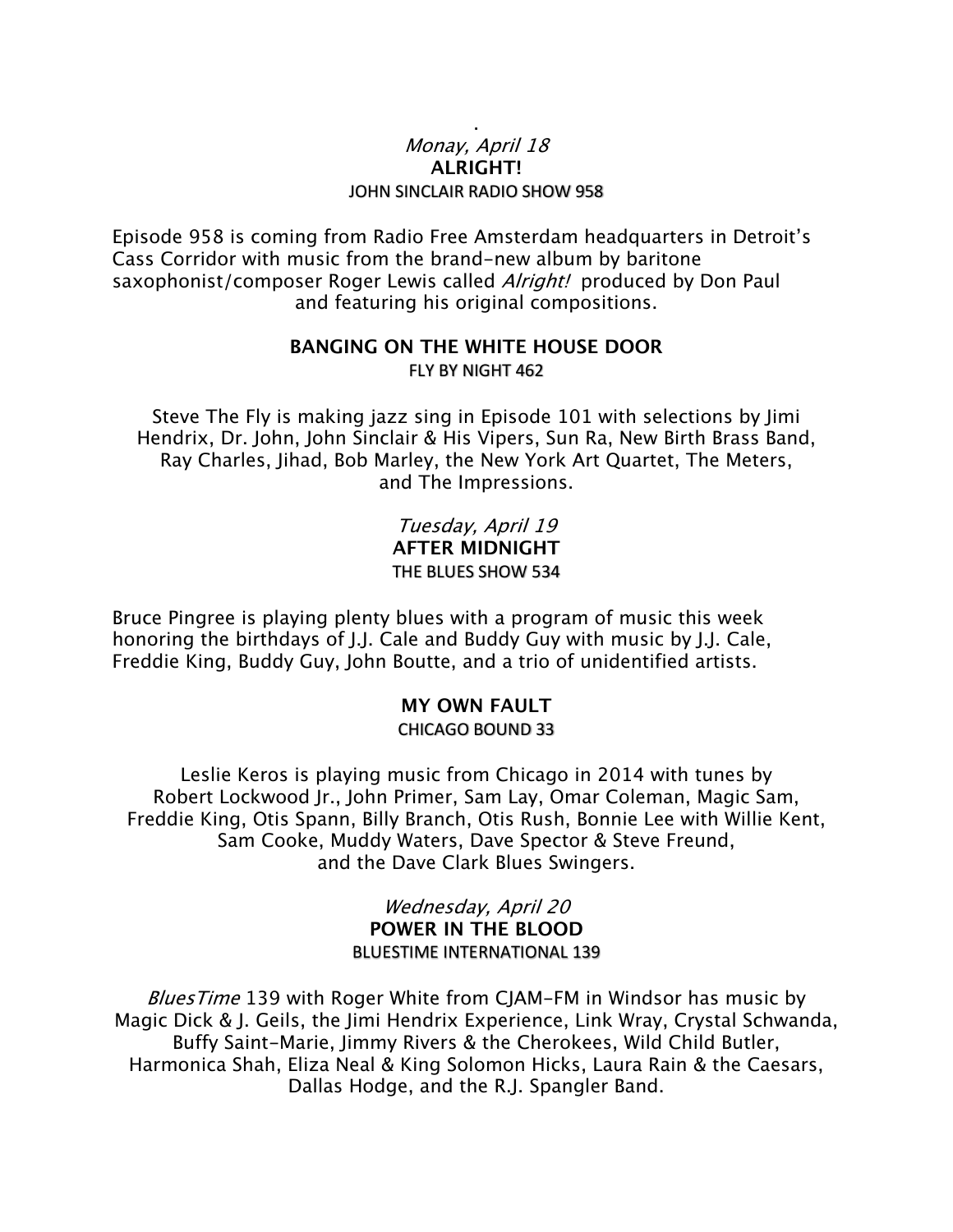#### **BEATNIK MAMBO** PARTY TRAIN 08

Linda Lexy is spinning all night with selections by TIno G., the Chambers Brothers, Brainstorm, Al Green, Billy Sharray, Sam & Dave, Chuck Berry, Black Joe Lewis & the Honeybears, Eddie Kirk, Dolly Gilmore, Booker T & the MGs, Cash McCall, Bloodstone, Paul Stewart Davies, and the Howling Diablos.

### Thursday, April 21 **SOCIAL POLECAT** FACE THE MUSIC 169

arwulf arwulf is holding forth at WCBN-FM, Ann Arbor with his weekly dose of great music featuring Turk Murphy's Jazz Band, Edna Winston, Roosevelt Sykes, Cannon's Jug Stompers, Bobby Leecan's South Street Trio, Frank Trumbauer's Orchestra, Tampa Red's Hokum Jug Band, Luis Russell's Burning Eight, Lil Armstrong & her Swing Band, Freddie Jenkins & his Harlem Seven, Louis Jordan & his Tympany Five, Johnny Hodges & his Orchestra, Frankie "Half Pint" Jaxon, Billy Mitchell, Illinois Jacquet & his All Stars, Wyatt Griffin & the Five Scamps, and Babs Gonzales.

### **THE MASTERSOUNDS** THE GROOVE YARD 170

George Klein presents a feature on The Mastersounds, a cooperative group based in Indianapolis IN. Formed in 1957, the band consisted of Buddy Montgomery, vibraphone; Monk Montgomery, Fender bass; Richie Crabtree, piano; and Bennie Barth, drums. The goal of the band was original compositions and compelling arrangements, mostly by Buddy, of popular songs and Broadway show tunes. In this hour we hear from their albums on the music from The King and I and Kismet, plus an album of primarily original material.

### Friday, April 22 **FUNKY STREET** THE FRANTIC ONE! 04

The late great Ernie Durham is here with the first of five special programs taken from the Vintage Radio Vaults, recorded in the 1990s for WDET-FM in Detroit. When I was growing up outside of Flint, Michigan in the 1950s the Ernie Durham show on WBBC-AM radio was at the center of my musical consciousness; I listened every night for several years and gained my appreciation and knowledge of rhythm & blues from the Frantic One. Our fourth program in this series has recordings by Hank Ballard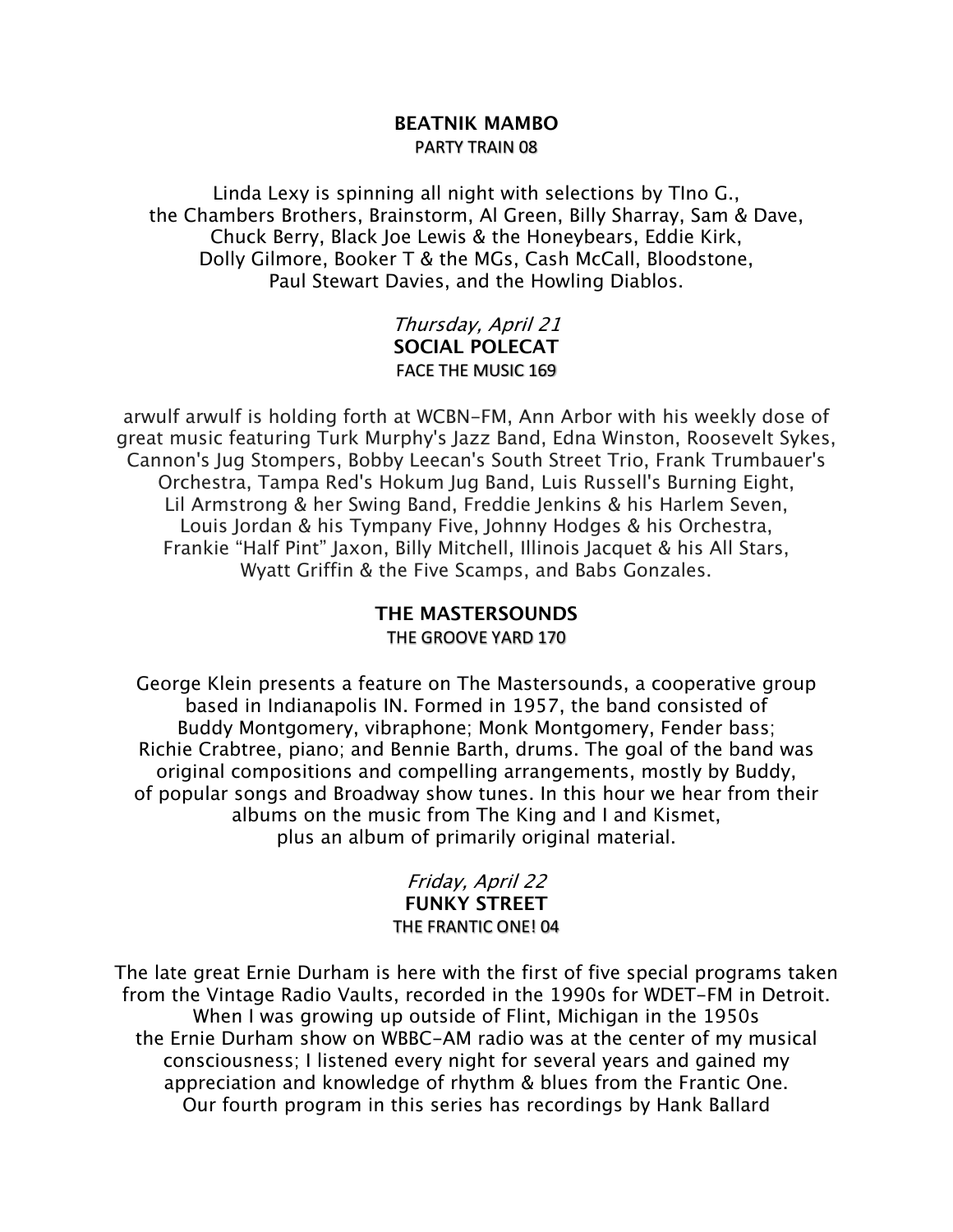& the Midnighters, Ivory Joe Hunter, Arthur Conley, the "5" Royales, Jackie Wilson, Wynonie Harris, Lonnie Johnson, Joe Tex, Bob Hopkins, The Charms, Earl Bostic, Marvin Gaye, Redd Foxx, Eddie Floyd, and Mary Wells.

#### **MORNING SICKNESS** SOUNDS OF BLUE 341

Bob Putignano is playing the *Sounds of Blue* this week with music by Larry Coryell, Peter Banks, Reuben Wilson, and a pair of unidentified artists.

#### Saturday, April 23 **BEBOP SANTA CLAUS** NEW ORLEANS MUSIC SHOW 04

From our Vintage Radio Vaulrs, another edition of the *New Orleans Music Show* with the late Tom Morgan from WWOZ-FM in New Orleans with music by Louis Armstrong with Bing Crosby, Louis Prima, Armond Hug, Debbie Davis, Cousin Joe, Matt Perrin, Babs Gonzales, Lord Buckley, Louis Armstrong, Lionel Ferbos, and Big Al Carson.

#### **SEE SAW** SOUL LUCILLE SHOW 344

Lucille DJ is on the air from the heart of italy with a killer hour of soul & super heavy funk and a guest spot by John Sinclair with cuts by Big Maybelle, Marie Adams, Eugene Blacknell, Rufus Thomas, Don Julian & The Larks, the Oceanliners, Dynamic Tints & Pieces Of Peace, the Ohio Players, Etta James, Esther Phillips, Soul Brothers Inc., Joe Tex, Alvin Robinson, Roy Porter, Bill Withers, Esther Marrow, and Houston Person.

### Sunday, April 24 **LOOSE FEET** JAZZ AT DAYBREAK 172

arwulf arwulf is holding forth at WCBN-FM, Ann Arbor with his weekly dose of great music featuring Mutt Carey's New Yorkers, Wesley Wallace, the Two of Spades, Truett and George, George Lewis' Eclipse Alley Five, Frank Bunch & his Fuzzy Wuzzies, Tommy "Red" Tompkins & his Orchestra, Trombone Red & his Blue Six, the Stomp Six, the Syncopatin' Skeeters, an Unknown Black Orchestra, the Jeno Fesca Band, Jack Pettis & his Band, Skeets Tolbert & his Gentlemen of Swing, Art Tatum, the Pete Brown Quartet, Rex Stewart & his Orchestra, and Roosevelt Sykes.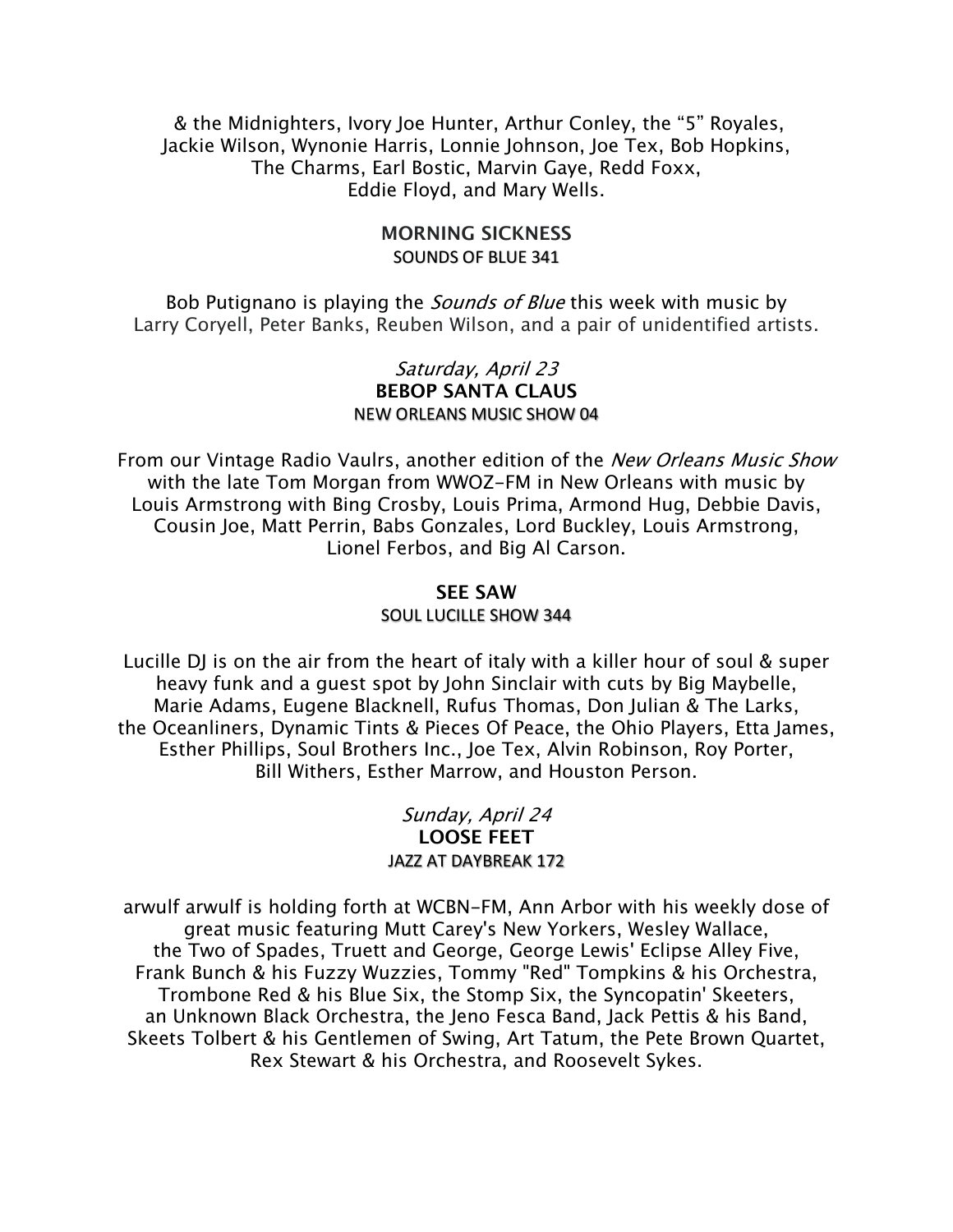### **OPUS DE BOP** JAZZ LUNATIQUE 377

George Klein presents the first episode in a multi-part series commemorating Stan Getz, who had recently passed in 1991. The focus is on early recordings starting in 1945 with Kai Winding, Jimmy Raney, Terry Gibbs, Horace Silver and others that reveal Getz's lyricism as well as his new emphasis on bop.

#### . Monday, April 25 **GO BIG OR GO HOME** JOHN SINCLAIR RADIO SHOW 959

Episode 959 is coming from Radio Free Amsterdam headquarters in Detroit's Cass Corridor with a feature on two new avant-garde jazz albums: *Xenogenesis* 2000 by quitarist/composer A. Spencer Barefield and Freedom and Faith by the Public Quartet. Special thanks to Barbara Barefield for providing the music.

### **BANGING ON THE WHITE HOUSE DOOR** FLY BY NIGHT 463

Steve The Fly is making jazz sing in Episode 101 with selections by Jimi Hendrix, Dr. John, John Sinclair & His Vipers, Sun Ra, New Birth Brass Band, Ray Charles, Jihad, Bob Marley, the New York Art Quartet,The Meters, and The Impressions.

#### Tuesday, April 26 **SALTY PAPA BLUES** THE BLUES SHOW 535

Bruce Pingree is playing plenty blues with a program in honor of the birthday of singer Linda Hopkins and music by a stream of blueswomen including Edith Wilson with Little Brother Montgomery, Ethel Waters, LaVerne Baker, Billie Holiday, Ida Cox with the Coleman Hawkins Quintet:, Sippie Wallace, Julia Lee & Her Boyfriends, JoAnn Kelly, Ora Aexander. and Lady Linda Young wit the Chosen Few Brass Band with a live version of our title song from the Louisiana Music Factory in 1993.

#### **REAL GOOD DEAL** CHICAGO BOUND 34

Leslie Keros is playing music from Chicago in 2014 with tunes by Robert Lockwood Jr., Bob Stroger, Magic Slim & the Teardrops with Big Voice Odom, Jimmy Burns, Magic Slim & the Teardrops, Hubert Sumlin, Joel Patterson Trio, Pinetop Perkins, Carlos Johnson, Joe Plisco & Eric Norden, Willie Dixon, Willie Kent, and Mighty Joe Young.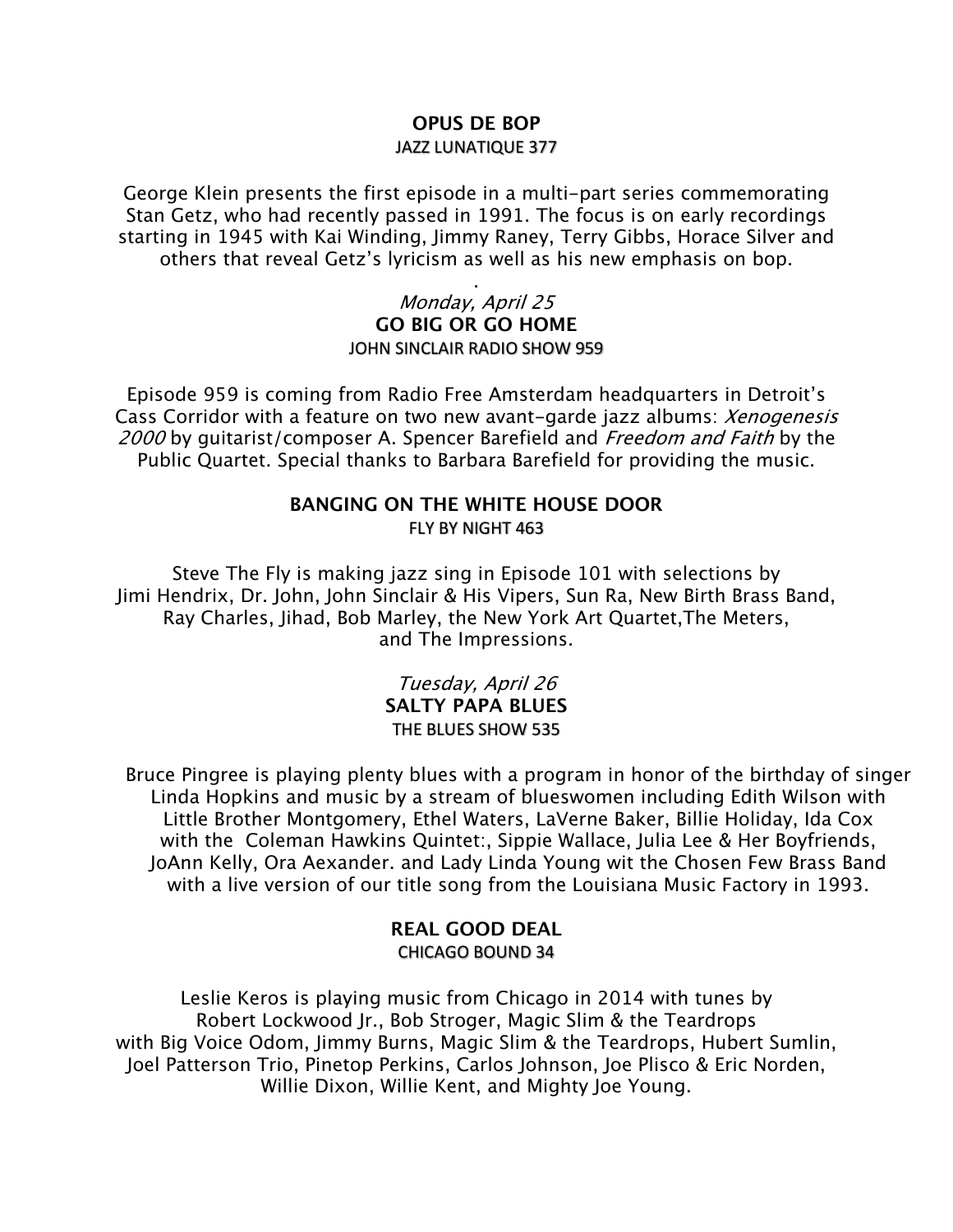#### Wednesday, April 27 **FEELING LUCKY** BLUESTIME INTERNATIONAL 140

Blues Time 140 with Roger White from CJAM-FM in Windsor has music by Magic Dick & J. Geils, Johnnie Bassett, Gallea Bolt, Damien Fowler, and Butch Trucks & Freight Train.

#### **WHEN YOU DANCE** PARTY TRAIN 09

Linda Lexy is spinning all night with selections by TIno G., Walter "Bunny" Sigler, Frankie Lymon & the Teenagers, Jan Bradley, The Dramatics, Koko Taylor, The Fulton Brothers, Mary Davis, Al Wilson, People's Choice, Lynn Collins, Bobby Rush, Ike & Tina Turner, Lillian Dupree, The Turbans, Prince, and Jimmy Bones.

### Thursday, April 28 **WHERE YOU FROM** FACE THE MUSIC 170

arwulf arwulf is holding forth at WCBN-FM, Ann Arbor with his weekly dose of great music featuring Arizona Dranes, Mississippi Fred McDowell, Texas Alexander, Kansas Joe McCoy, Memphis Minnie, Kansas City Kitty, Georgia Tom Dorsey, Tampa Red, Houston Stackhouse, Memphis Slim, Illinois Jacquet, Detroit Junior, Montana Taylor, Kansas Fields, and Philly Joe Jones.

### **MINGUS PEPPER SAUCE** THE GROOVE YARD 171

George Klein presents the 91st Groove Yard program on WEMU, Ypsilanti MI. This hour begins a multi-part series on pianist , composer & bandleader Horace Silver with a focus on trio recordings in the early 50's and appearances in Art Blakey's horn-driven bands. Blakey is also the drummer in the trio sessions. All of the compositions in this hour are by Silver.

#### Friday, April 29 **GET READY** THE FRANTIC ONE! 05

The late great Ernie Durham is here with the first of five special programs taken from the Vintage Radio Vaults, recorded in the 1990s for WDET-FM in Detroit. When I was growing up outside of Flint, Michigan in the 1950s